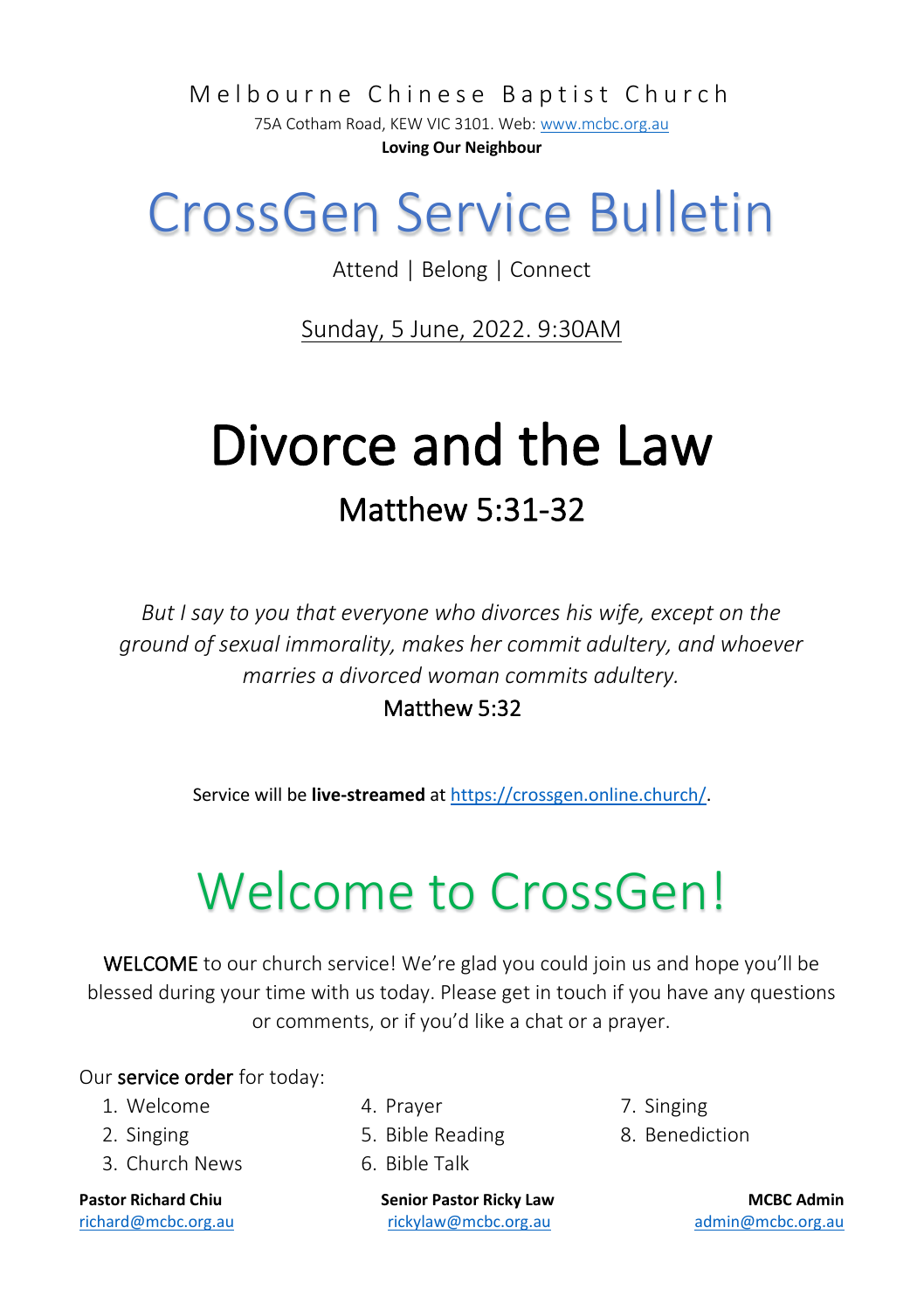#### Announcements

- **Welcome to CrossGen!** Today we're continuing our series looking at Jesus' Sermon on the Mount with Matthew 5:31-21; Divorce and the Law.
- Our next **Prayer Night** will be held in Eaglemont on 10th June. BYO dinner 6:30pm, Prayer meeting 7:30pm. Exact location will be provided upon request. Please get in touch if you'd like to attend or need help with transport.
- There will be a **week-night life group** (TUE evenings) starting 7th June in Balwyn (Ps Richard's home). Please contact Rosalie, Sam, or Ps Richard for info.
- Our **prayer newsletter** for June is out! Please grab one & be praying for our church.
- We have a **Fundraising Morning Tea + Lunch for Cambodia Church of God** on Sunday 19 June, 2022. Morning Tea @ 10:45, Unity Tea Are. Lunch @ 1pm, CrossGen Hall.
- We'll have a **Lady's Fellowship Afternoon + Dinner** 18 June 2022. All women are welcome to attend. Contact Rosalie: 0439 352 236.
- **Please keep our carpark free for seniors and families** with young children. Those who wish to use the carpark are required to **register** their details with our church office [\(mcbc@mcbc.org.au\)](mailto:mcbc@mcbc.org.au). Please **avoid parking on Highbury** Grove.
- We'd love for everyone to **keep in touch**! You can consider joining our Facebook Group or WhatsApp Group for **news**, **updates** and **relevant COVID notices**. *Facebook* <http://bit.ly/mcbcfb>| *WhatsApp* <http://bit.ly/mcbcwhatsapp>

### Reflection and Application

- How has God been shaping your attitude to obedience to his principles, and not just to his explicit prohibitive commands?
- What topics do you think are most contentious when it comes to God's way and the world's way?
- How might we apply Jesus' teaching about divorce if we are:

-not yet married; - married; - divorced?